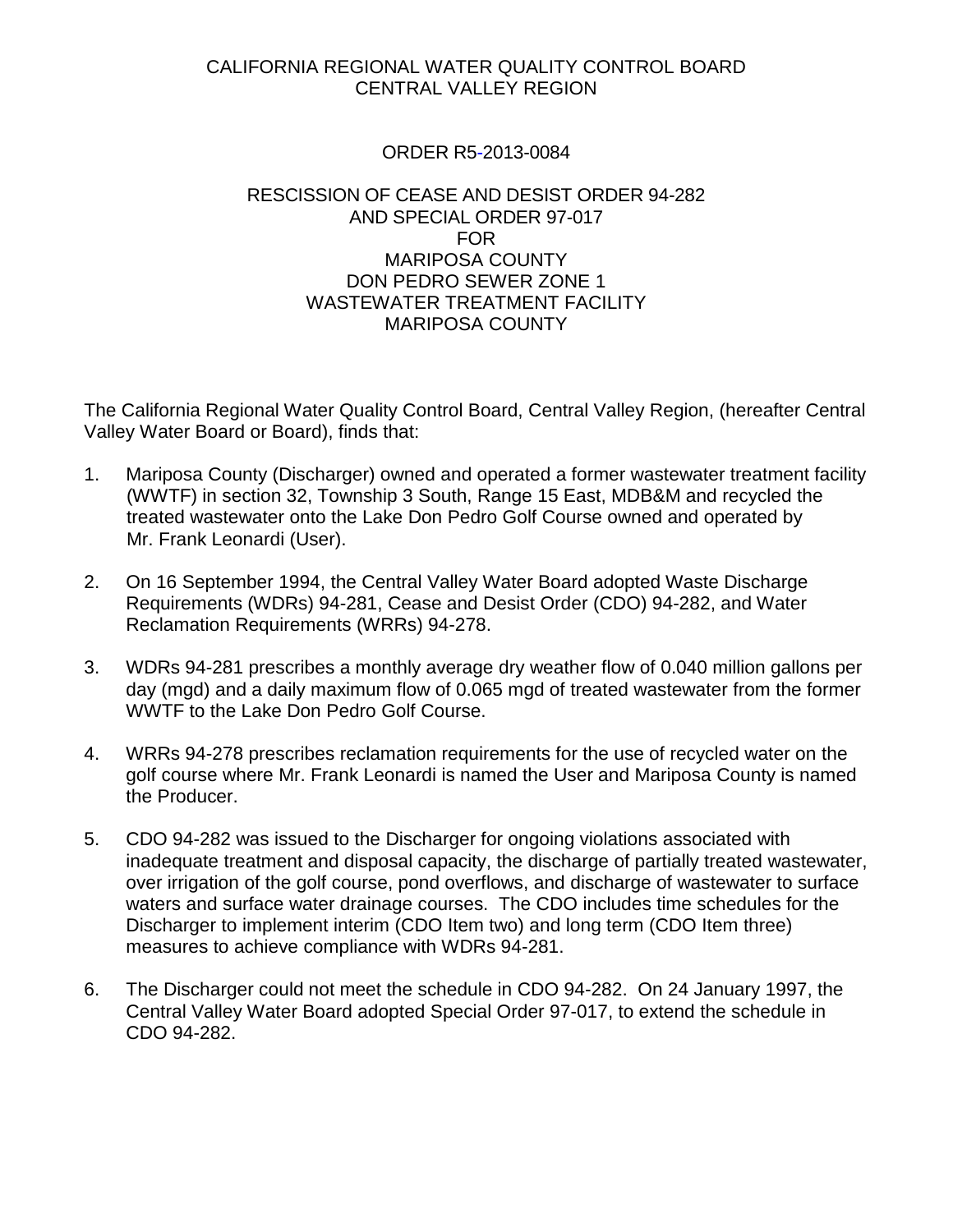- 7. To comply with the CDO, the Discharger purchased 80 acres of land, and constructed a new WWTF (section 31, Township 3 South, Range 15 East, MDB&M), including a headworks with a magnetic flow meter, extended aeration basin, clarifier, chlorine contact basin, a HDPE lined storage pond, four concrete lined sludge drying beds with decanting structures, and 40 acres of sprayfields (Use Area).
- 8. On 22 February 2005, Mariposa County adopted a Mitigated Negative Declaration (SCH# 2004051148) and filed a Notice of Determination in accordance with California Environmental Quality Act (CEQA) for the construction of the new WWTF.
- 9. The old WWTF has been decommissioned and no longer exists.
- 10. The Discharger has complied with CDO 94-282 and Special Order 97-017.
- 11. WRRs 94-278 was rescinded at the April 2013 Board Meeting of the Central Valley Water Board.
- 12. Issuance of this Order is exempt from the provisions of the California Environmental Quality Act (Public Resources Code section 21000 et seq.), in accordance with California Code of Regulations, Title 14, section 15321(a)(2).
- 13. On 31 May 2013, in Rancho Cordova, California, after notice to the Discharger and all other affected persons, the Central Valley Water Board conducted a public hearing at which evidence was received to consider rescission of Order 94-282.

Any person aggrieved by this action of the Central Valley Water Board may petition the State Water Board to review the action in accordance with Water Code section 13320 and California Code of Regulations, Title 23, section 2050 and following. The State Water Board must receive the petition by 5:00 p.m., 30 days after the date of this Order, except that if the thirtieth day following the date of this Order falls on a Saturday, Sunday, or state holiday, the petition must be received by the State Water Board by 5:00 p.m. on the next business day. Copies of the law and regulations applicable to filling petitions may be found on the Internet at:

[http://www.waterboards.ca.gov/public\\_notices/petitions/water\\_quality/](http://www.waterboards.ca.gov/public_notices/petitions/water_quality/)

or will be provided upon request.

**IT IS HEREBY ORDERED** that Cease and Desist Order 94-282 and Special Order 97-017 are rescinded.